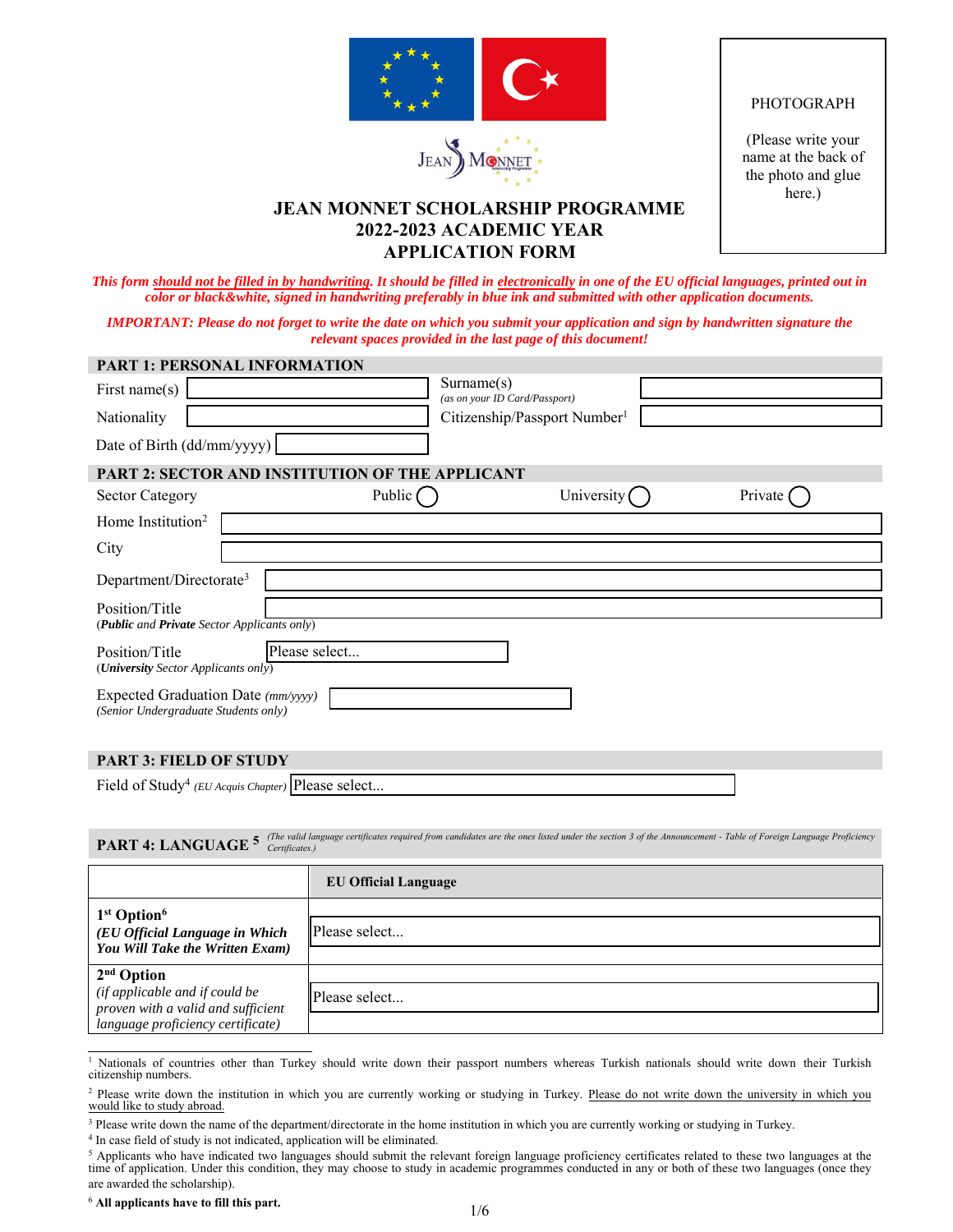## **PART 5: CONTACT DETAILS**

## **a) Current contact details of the applicant<sup>7</sup> :**

| Address                                             |  |
|-----------------------------------------------------|--|
|                                                     |  |
|                                                     |  |
| Landline Phone Number<br>(E.g. +90 (312) xxx xx xx) |  |
|                                                     |  |
| Mobile Phone Number                                 |  |
| (E.g. +90 (5xx) xxx xx xx)                          |  |
|                                                     |  |
| E-mail-1                                            |  |
|                                                     |  |
|                                                     |  |
| E-mail-2<br>(If applicable)                         |  |

## **b) Details for next of kin or person who should be contacted in Turkey in case of an emergency<sup>7</sup> :**

| (E.g. spouse, mother, colleague, friend, uncle)   | Your relationship with next of kin or emergency contact person |  |
|---------------------------------------------------|----------------------------------------------------------------|--|
| Name/Surname                                      |                                                                |  |
| Address                                           |                                                                |  |
|                                                   |                                                                |  |
|                                                   |                                                                |  |
| Landline Phone Number<br>$(E.g. (312)$ xxx xx xx) |                                                                |  |
| Mobile Phone Number                               |                                                                |  |
| $(E.g. (5xx)$ xxx xx xx)                          |                                                                |  |
| E-mail                                            |                                                                |  |

<sup>7</sup> Addresses should be written in Turkish. Please do not write down the same phone numbers to each field.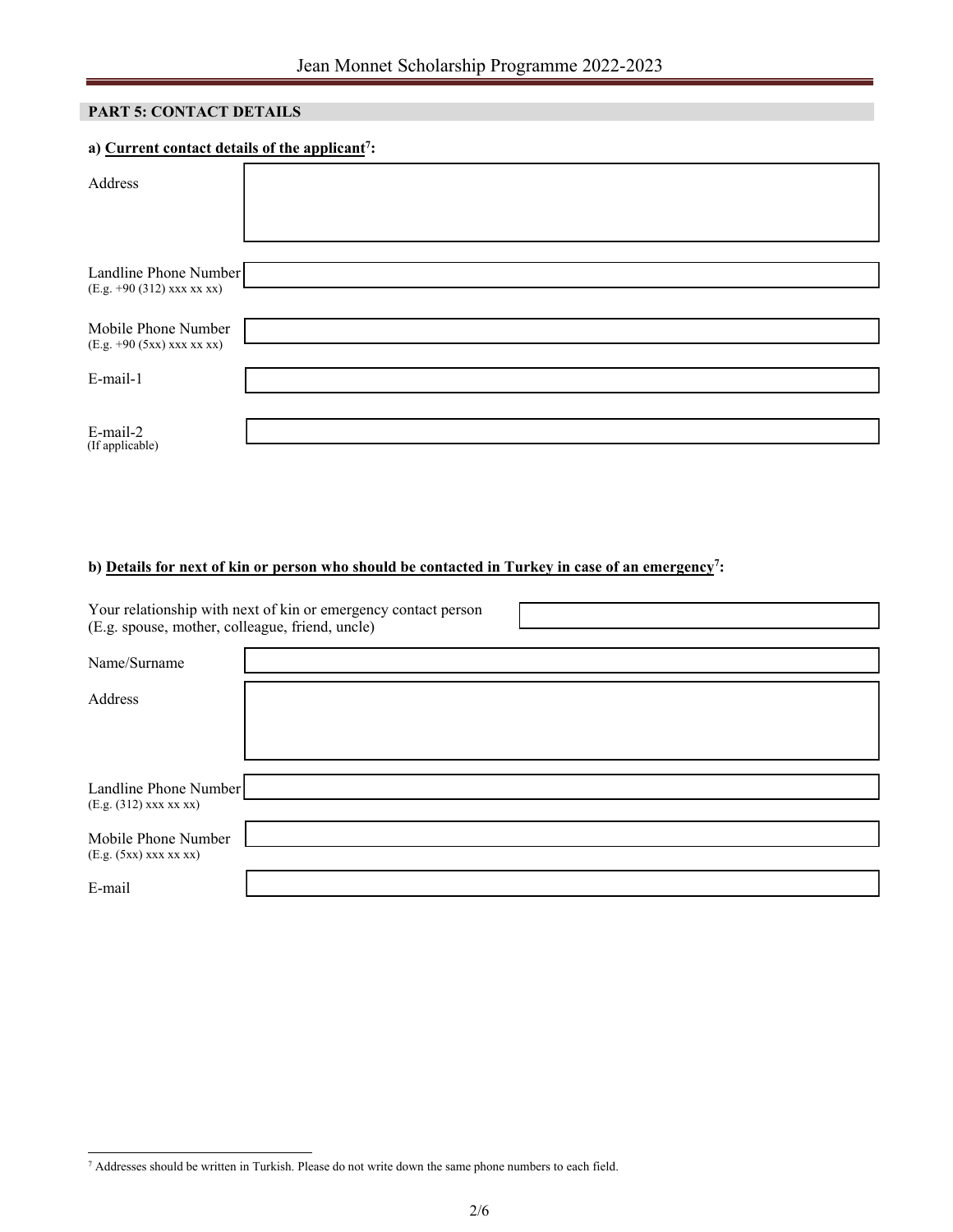## **PART 6: ACADEMIC BACKGROUND**

| Undergraduate                                              |  |
|------------------------------------------------------------|--|
| University                                                 |  |
| Faculty                                                    |  |
| Department                                                 |  |
| City/Country                                               |  |
| Graduation Date <sup>8</sup><br>(mm/yyyy)                  |  |
| Cumulative GPA <sup>9,10</sup><br>(E.g. 70/100, 2.70/4.00) |  |

## **Major or Minor (if applicable)**

| Type                                                          | Major | Minor |  |
|---------------------------------------------------------------|-------|-------|--|
| University                                                    |       |       |  |
| Faculty                                                       |       |       |  |
| Department                                                    |       |       |  |
| City/Country                                                  |       |       |  |
| Graduation Date <sup>8,11</sup><br>(mm/yyyy)                  |       |       |  |
| Cumulative GPA <sup>9,10,12</sup><br>(E.g. 70/100, 2.70/4.00) |       |       |  |

### **Master (if applicable)**

| University                                 |  |
|--------------------------------------------|--|
| Faculty                                    |  |
| Department                                 |  |
| City/Country                               |  |
| Graduation Date <sup>11</sup><br>(mm/yyyy) |  |

<sup>&</sup>lt;sup>8</sup> The applicants who are senior undergraduate students should write down their expected graduation date to this field.

<sup>&</sup>lt;sup>9</sup> The applicants who are senior undergraduate students should write down their current cumulative GPA as of the date they make their applications to the Jean Monnet Scholarship Programme and as it appears on their transcripts submitted along with their application documents.

<sup>&</sup>lt;sup>10</sup> If your undergraduate CGPA is in a different grading system (e.g. 20, 10 or non-numerical grading), you should submit a conversion document such as an official letter from your university or university's regulation showing the equivalence of your CGPA in the acceptable grading systems (i.e. 100 or 4.00).

<sup>&</sup>lt;sup>11</sup> For ongoing academic studies, please write down your expected graduation date.

<sup>&</sup>lt;sup>12</sup> For ongoing academic studies, please write down your current cumulative GPA as of the date you make your application to the Jean Monnet Scholarship Programme.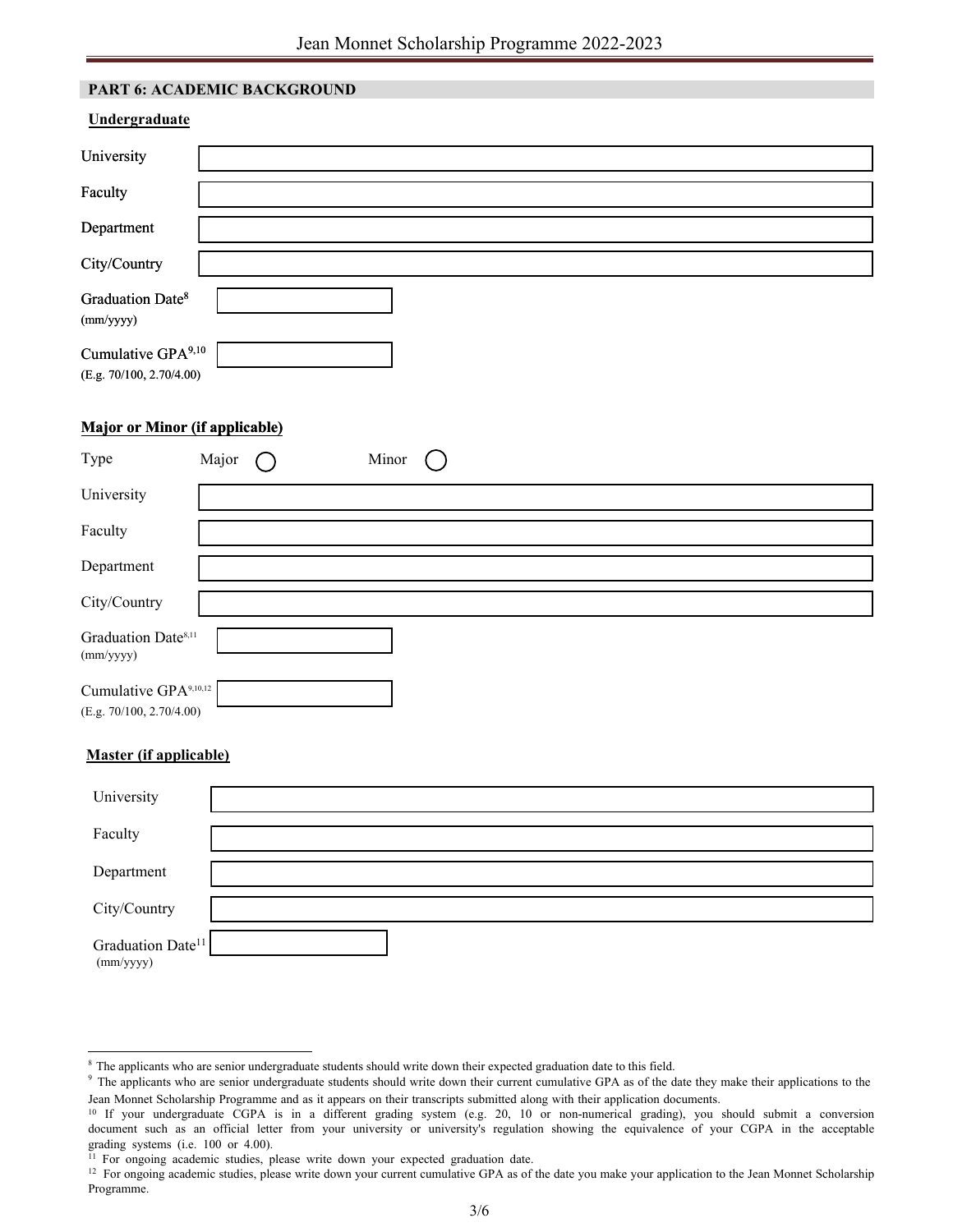| PhD (if applicable)                        |  |
|--------------------------------------------|--|
| University                                 |  |
| Faculty                                    |  |
| Department                                 |  |
| City/Country                               |  |
| Graduation Date <sup>13</sup><br>(mm/yyyy) |  |

# **Other (if applicable)**

| Type of Study                              |  |
|--------------------------------------------|--|
| University                                 |  |
| Faculty                                    |  |
| Department                                 |  |
| City/Country                               |  |
| Graduation Date <sup>13</sup><br>(mm/yyyy) |  |

 $^{13}$  For ongoing academic studies, please write down your expected graduation date.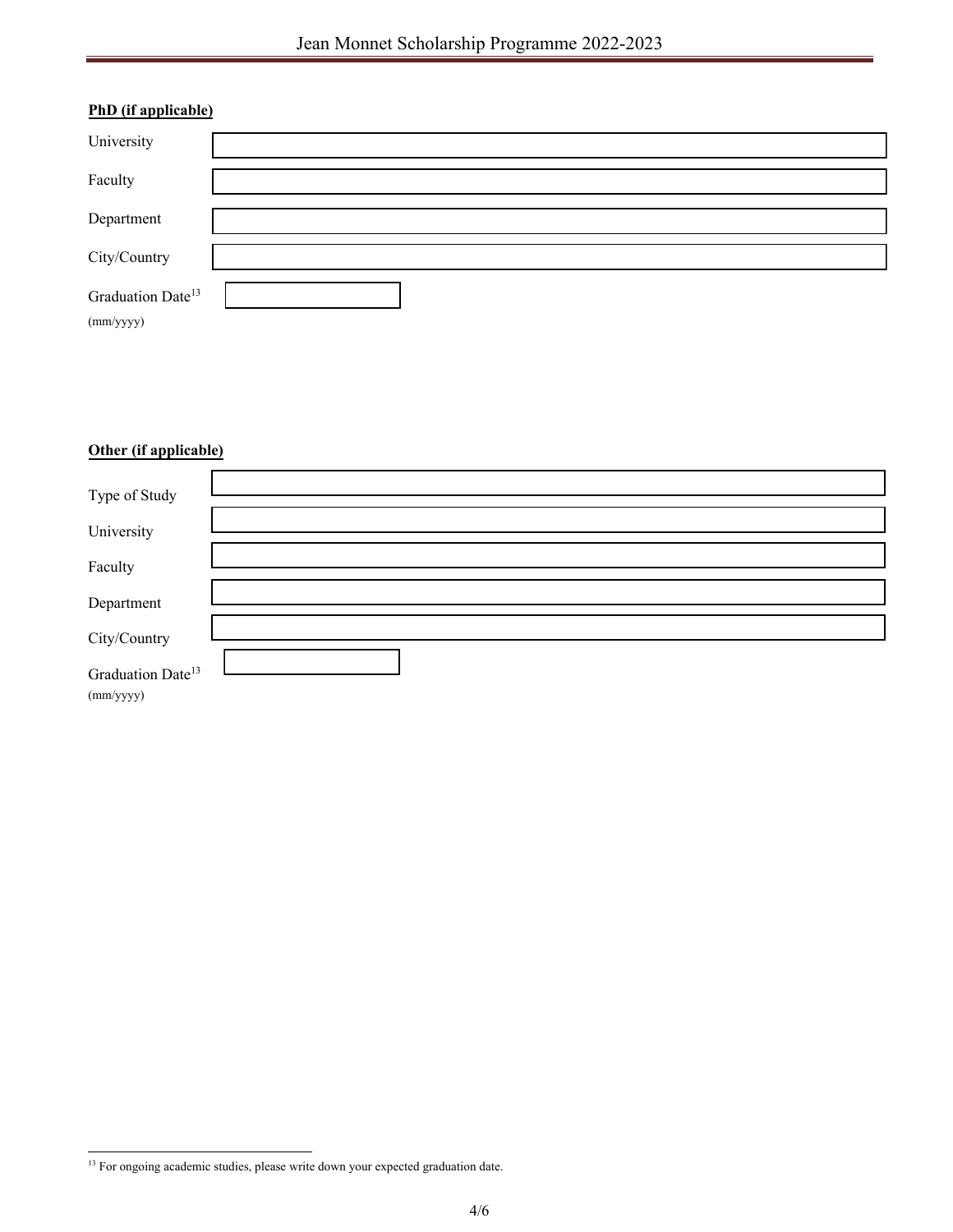| PART 7: WORK EXPERIENCE <sup>14</sup> |                               |  |
|---------------------------------------|-------------------------------|--|
| <b>Work Experience 1</b>              |                               |  |
| Institution/Organization              |                               |  |
| Department/Directorate                |                               |  |
| Position/Title                        |                               |  |
| Dates Worked:<br>From<br>(mm/yyyy)    | To <sup>15</sup><br>(mm/yyyy) |  |
| <b>Work Experience 2</b>              |                               |  |
| Institution/Organization              |                               |  |
| Department/Directorate                |                               |  |
| Position/Title                        |                               |  |
| Dates Worked:<br>From<br>(mm/yyyy)    | To<br>(mm/yyyy)               |  |
| <b>Work Experience 3</b>              |                               |  |
| Institution/Organization              |                               |  |
| Department/Directorate                |                               |  |
| Position/Title                        |                               |  |
| Dates Worked:<br>From<br>(mm/yyyy)    | To<br>(mm/yyyy)               |  |

<sup>&</sup>lt;sup>14</sup> Please do not indicate your internships. List your work experiences (max. 3 experiences) in a chronological order from the newest to the **oldest.**

<sup>&</sup>lt;sup>15</sup> If you are still working, please leave this field blank.